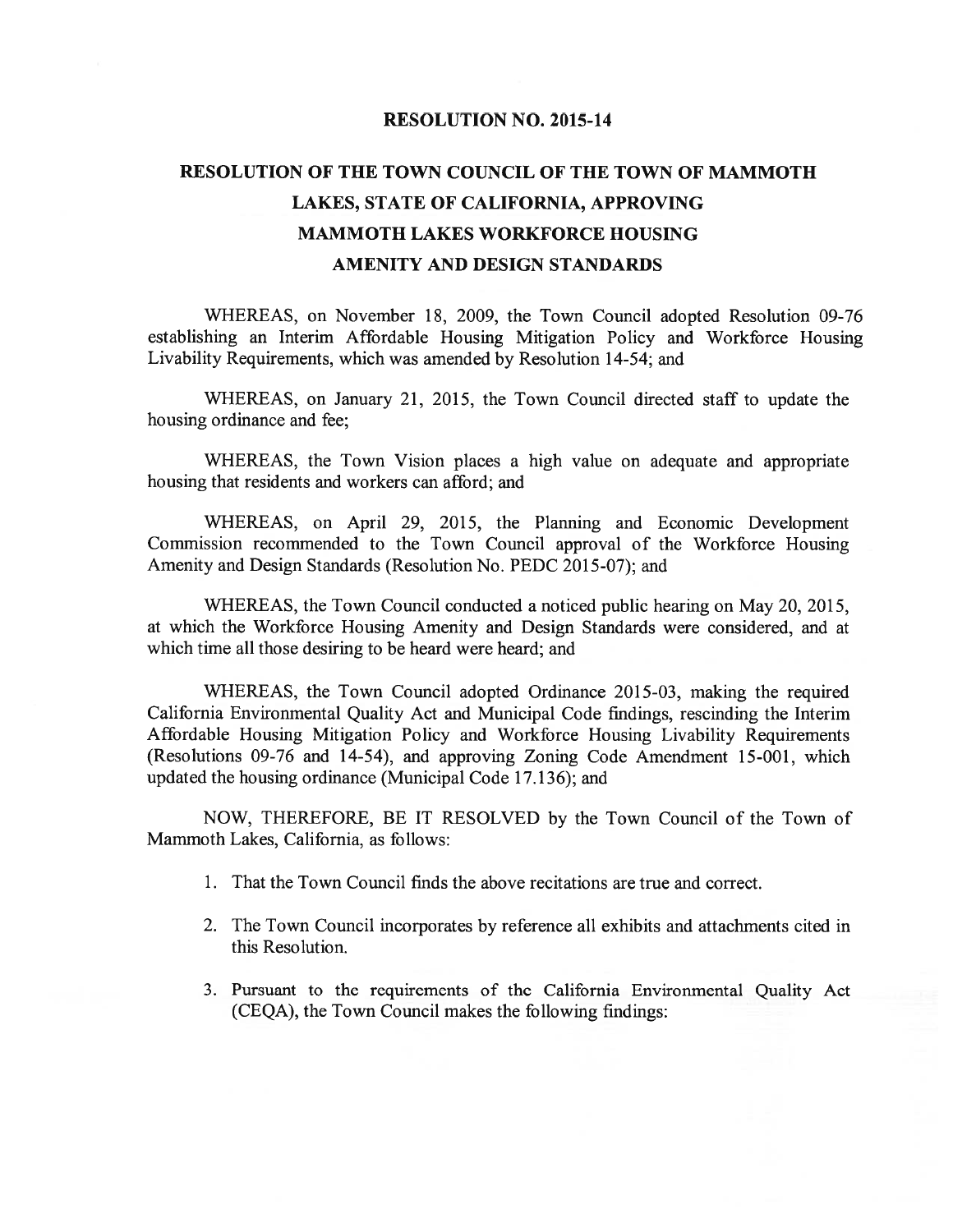Findings for Negative Declaration Addendum (CEQA Guidelines Sections 15162 and 15164)

- a. The Town Council considered the Addendum to the Housing Element Update 2014-2019 Negative Declaration (State Clearinghouse No. 2014032067) dated April 17, 2015, together with the Negative Declaration and any comments received pursuant to CEQA, and fmds that on the basis of the whole record, there is no substantial evidence that the Workforce Housing Amenity and Design Standards will result in any new or substantially increased significant effects on the environment.
- b. An Addendum is appropriate because only minor technical changes or additions are necessary and the conditions described in CEQA Section 15162 calling for the preparation of <sup>a</sup> subsequent Negative Declaration have not occurred as described herein.
- c. On June 18, 2014, the Town Council found that the Negative Declaration had been completed in compliance with CEQA and reflected the lead agency's independent judgment and analysis. No substantial changes have occurred with respect to the circumstances under which the Housing Element 2014- 2019 was undertaken which would require major revisions to the Negative Declaration due to the involvement of significant environmental effects.
- d. No new information of substantial importance, which was not known and could not have been known with the exercise of reasonable diligence at the time the Negative Declaration was adopted, shows the project will have <sup>a</sup> significant effect not discussed in the Negative Declaration.
- e. An Addendum to the Negative Declaration has been prepared because the lead agency determined that the preparation of subsequent Environmental Impact Report is not required pursuant to CEQA Guidelines Section 15162(a), as described herein.
- f. The Town Council finds that the Addendum to Housing Element Update 2014-2019 Negative Declaration reflects the lead agency's independent judgment and analysis.
- g. The custodian and location of the documents and other material which constitute the record of proceedings upon which this decision is based is the Town Clerk at the Town of Mammoth Lakes Offices, 437 Old Mammoth Road, Suite R, Mammoth Lakes, California 93546.
- h. <sup>A</sup> program for reporting on or monitoring mitigation measures is not required because the project will not have <sup>a</sup> significant effect on the environment.
- i. The Town Council fmds that project will not result in <sup>a</sup> safety hazard or noise problem for persons using the Mammoth Yosemite Airport or for persons residing or working in the project area because the project will not have <sup>a</sup>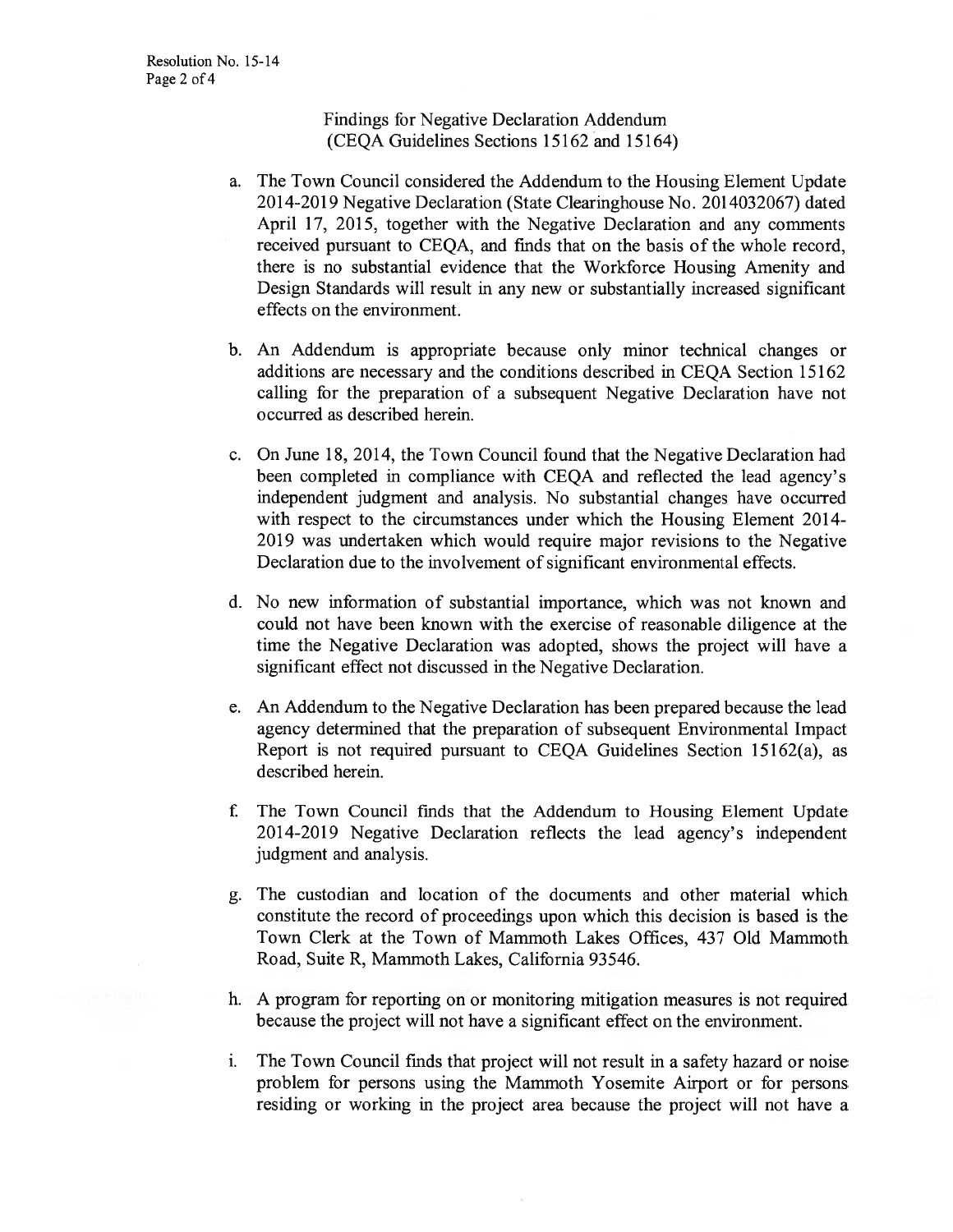significant impact on the environment, the Airport Zone does not allow workforce housing, and workforce housing would be located approximately eight miles from the Mammoth Yosemite Airport.

- 4. Based on all ofthe fmdings, and all the evidence in the record or proceedings in this matter, the Town Council hereby takes the following actions:
	- a. Approves the Workforce Housing Amenity and Design Standards (Exhibit "A"), which shall become effective upon the effective date of Ordinance 15-03; and
	- b. Directs staff to file a Notice of Determination.
- 5. The documents and other materials that constitute the record of proceedings upon which the Town Council's decision is based are located in the Town Offices of the Town of Mammoth Lakes, at 437 Old Mammoth Road, Suite R, Mammoth Lakes, California 93546 and Jamie Gray, Town Clerk, is hereby designated as the custodian of these records.

APPROVED AND ADOPTED THIS 20<sup>th</sup> day of May, 2015

JO BACON, Mayor

ATTEST:

 $\Delta w$ IE GRAY, Town Clerk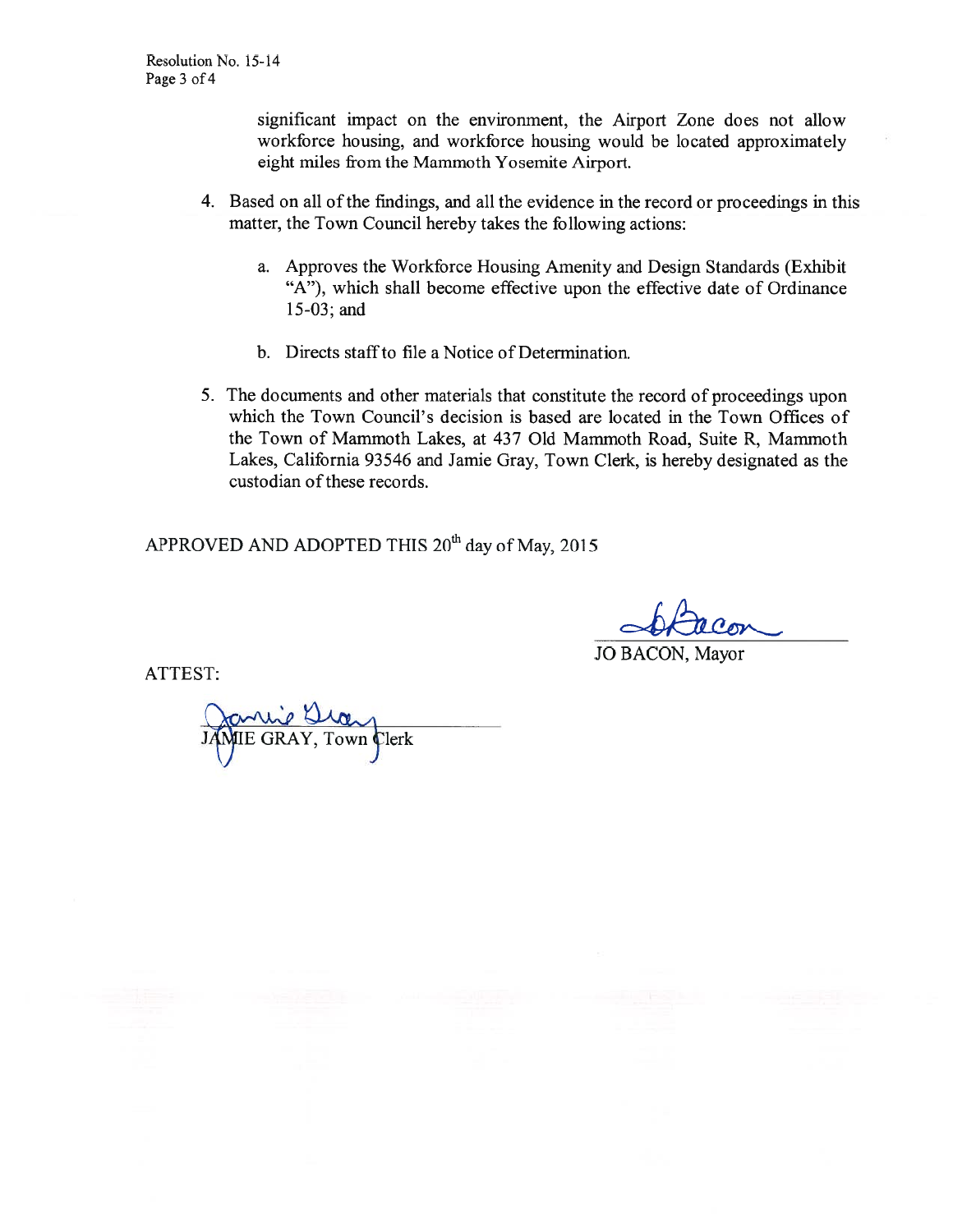Resolution No. 15-14 Page 4 of 4

## EXHIBIT "A"

Mammoth Lakes Workforce Housing Amenity and Design Standards

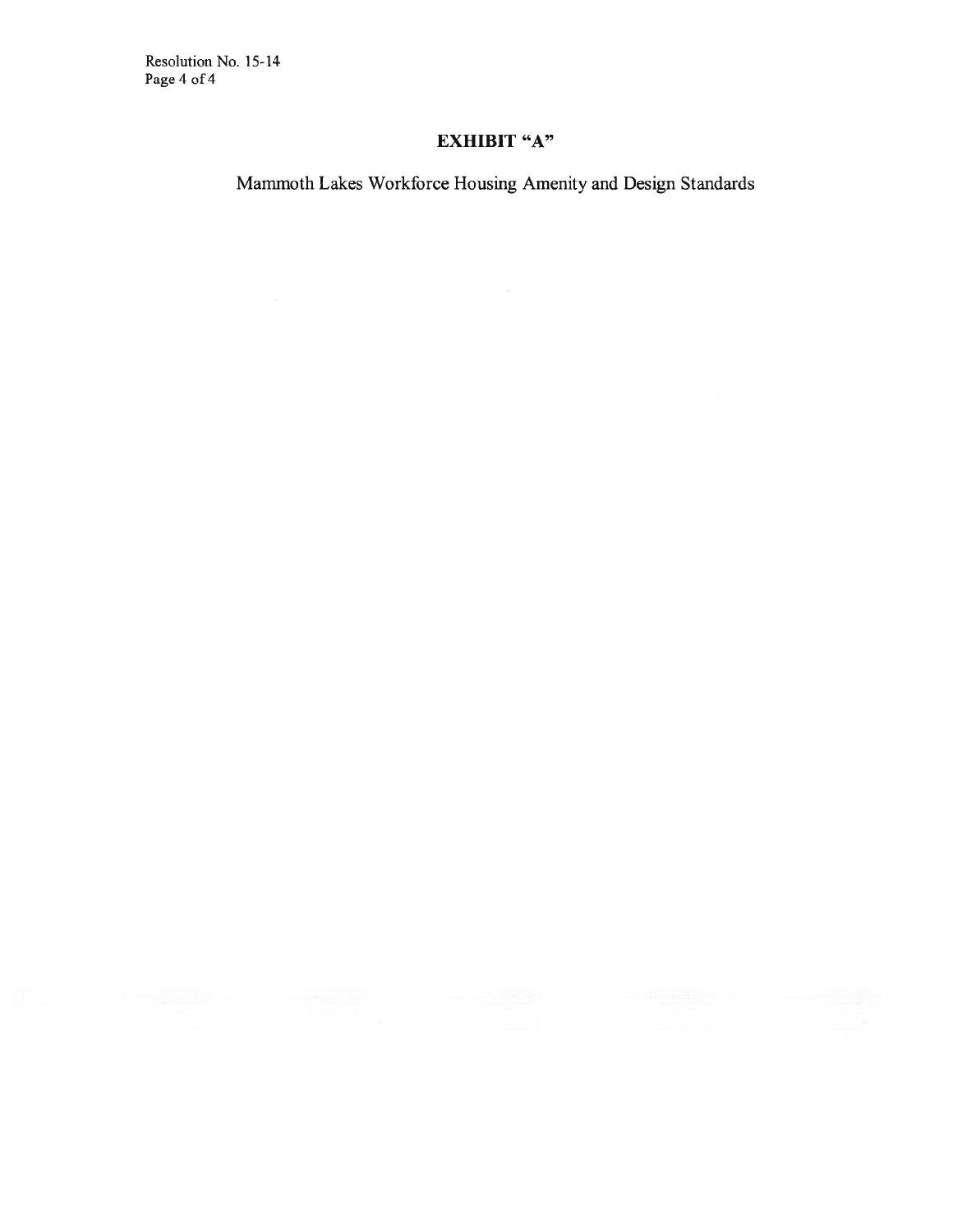# Mammoth Lakes Workforce Housing Amenity and Design Standards

These Housing Amenity and Design Standards shall apply to all workforce units developed pursuant to the requirements of the Municipal Code. The intent of these standards is to ensure that developers of workforce units build or renovate units that meet minimum standards of design and amenities necessary for households living and working in Mammoth Lakes, to the extent feasible.

### 1. Amenities and Design

- a. Each kitchen in <sup>a</sup> workforce unit shall provide, at <sup>a</sup> minimum, <sup>a</sup> range (cooktop and oven) and refrigerator. If provided in market-rate units in the new development, <sup>a</sup> dishwasher and garbage disposal shall also be provided in the workforce unit.
- b. All units shall have provisions for laundry, either in-unit or via access to <sup>a</sup> shared laundry facility. If washers/dryers are provided for market-rate units in the new development, then washers/dryers shall be provided in the workforce units.
- c. Appliances and fixtures, including those listed above, water heaters, furnaces, toilets, sinks etc. shall be Energy Star or WaterSense (or similar equivalent standard) rated, as applicable.
- d. Materials and appliances shall have <sup>a</sup> minimum one year warranty.
- e. Adequate cabinets and storage space shall be provided for kitchen, linens, bathrooms, and outdoor equipment (e.g., bicycles and skis). Storage space shall be located and designed to serve its intended purpose. <sup>A</sup> minimum of <sup>100</sup> cubic feet of lockable storage shall be provided per unit for multi-family residential projects.
- f. Sound insulation shall be provided within both the interior and exterior walls, sufficient to meet the requirements of Section 8.16.080 (Interior Noise Standards) of the Municipal Code.
- g. A dining area shall be provided, which may be <sup>a</sup> separate room, part of <sup>a</sup> combined living/dining area, or within the kitchen.
- h. Bedrooms shall accommodate <sup>a</sup> minimum of two persons and have at least <sup>100</sup> square feet of habitable space in addition to adequate closet space.
- i. An adequate number of bathrooms, based on number of bedrooms, shall be provided. Studio and one-bedroom units shall have one full bathroom. Two-bedroom units shall have the same number of bathrooms in proportion to bedrooms, on average, as market-rate units in the new development. Three and four bedroom units shall have at least two full bathrooms.
- j. The external appearance, finishing materials, and quality of construction of the workforce units, and any landscaping, private yards or open space that is part of the workforce unit property shall be substantially similar in appearance and durability to the market-rate units in the project.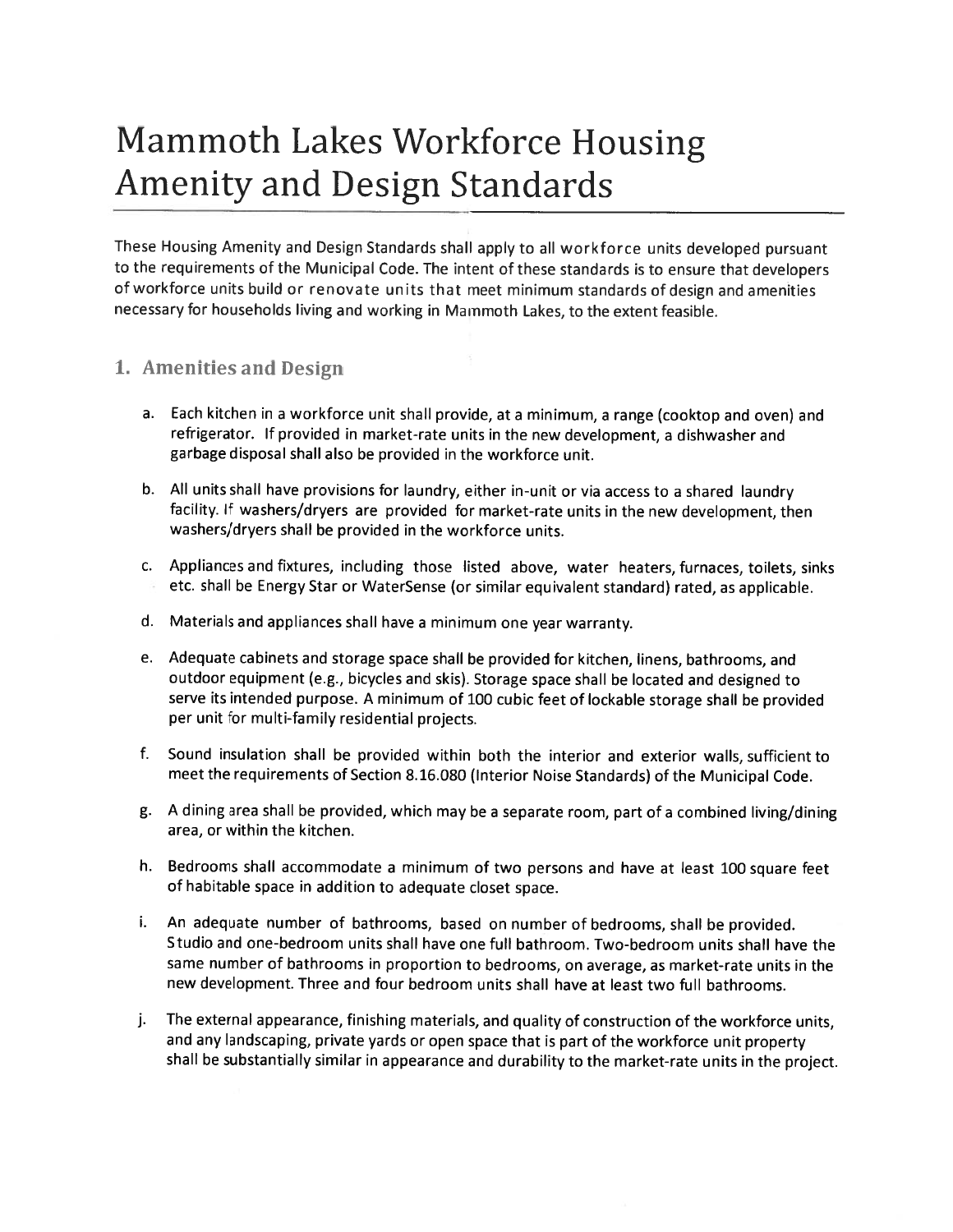- k. Project amenities generally available to residents of the market-rate units in the project and parking (except as specified in Chapter 17.140 of the Municipal Code) shall be available on the same basis to the workforce units as to the market-rate units.
- I. Convenient access to common or private outdoor space that is provided in conformance with Section 17.52.210.C or Section 17.52.210.H of the Municipal Code (Common Recreation Area or Private Outdoor Open Space) shall be provided from each unit.
- m. Workforce units should maximize living space (e.g., by reducing space devoted to hallways or stairways) and have direct access to natural light in every living area, similar to market-rate units.

### 2. Request for Waiver or Modification of Amenity and Design Standards

Requests for waivers or modification of these standards shall be reviewed on <sup>a</sup> case-by-case basis, depending on site- and/or project-specific conditions, such as undue financial hardship, undesirable environmental effects, or design compatibility issues, and shall meet the requirements of Section 17.136.120.E of the Municipal Code and the following:

- a. Measurable standards may be reduced by up to 10% with respect to minimum room size.
- b. Other measurable standards may be reduced by up to 20%, including:
	- i. Minimum storage space, and
	- ii. Amount of common or private open space per workforce unit compared to market-rate units (per Municipal Code Section 17.52.210 C or H).
- c. Requests for waivers or modifications shall be reviewed considering the targeted income level that the workforce unit would serve to ensure the unit is adequate and appropriate.

In any request for waivers or modifications, an applicant shall demonstrate <sup>a</sup> financial hardship or other sufficient documentation to support the request and how the overall objectives of these standards will be achieved, notwithstanding the reductions, particularly for the needs of family households with children. An applicant shall provide adequate documentation to demonstrate this hardship (e.g., standard pro forma statement) and/or site- and/or project-specific conditions. Consistent with Municipal Code Section 17.136. 120. E, agreement to any waiver or modification shall be made at the sole discretion of the Review Authority.